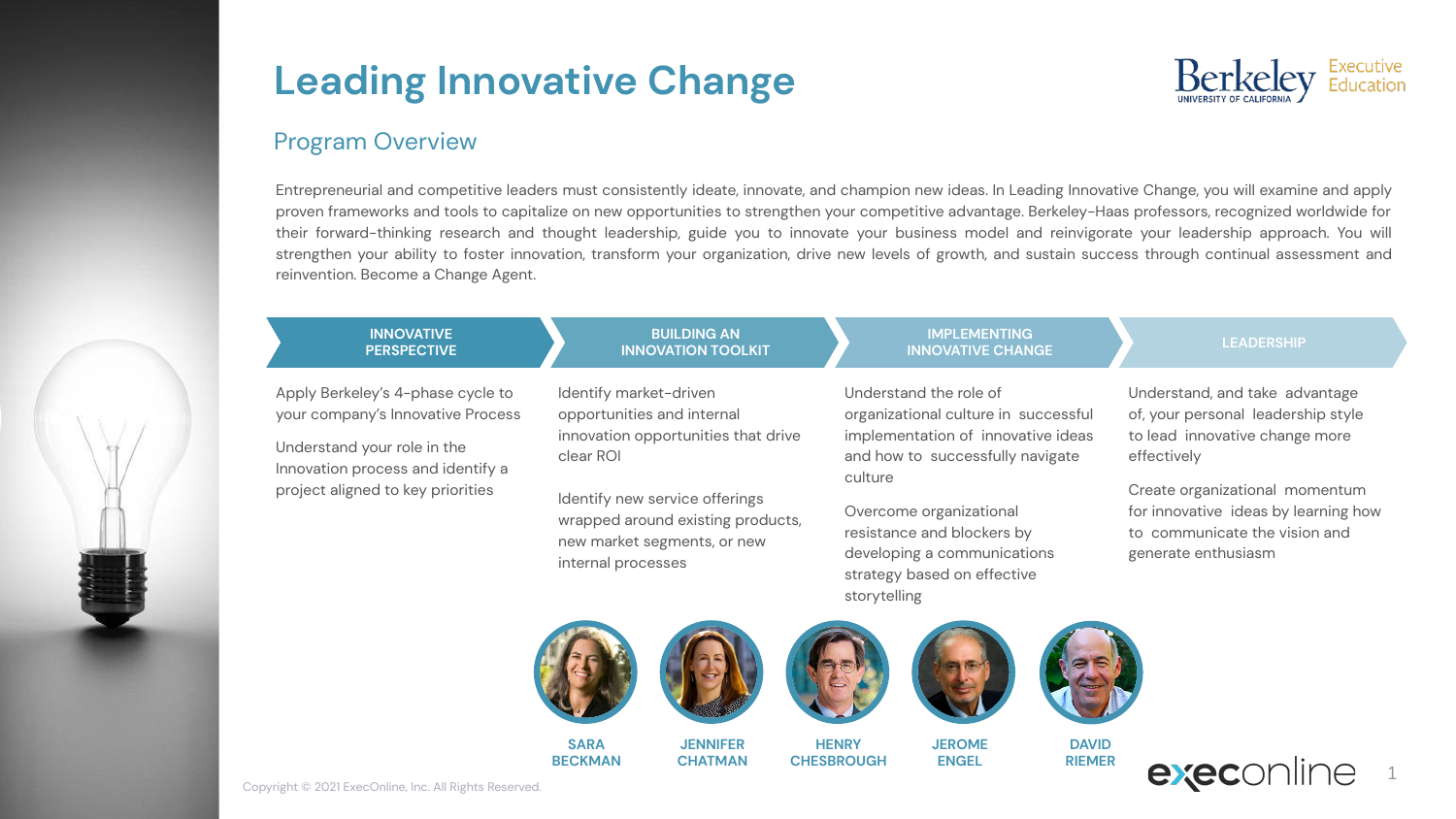## Key Conceptual Models

- ✔ **The Berkeley Innovation Process:** An iterative, four-part model for generating and implementing innovative ideas to improve business performance: Observations, Insights, Ideas, and Experiments.
- **Ethnographic Interviewing:** A customer-centric investigative process geared to uncover deep wishes, needs, and pain points.
- **Insight Generation Tools:** Empathy Maps and Customer Profiles provide structured means of deriving insight from interview data.
- ✔ **Value Proposition & Business Model Canvas:** Alex Osterwalder's renowned frameworks for generating internally and externally focused innovations.
- **Story Structure:** Narrative approaches to explaining and promoting an innovative idea to maximize persuasive power.
- **Culture as a Leadership Tool:** A model for understanding organizational culture and engineering values supportive of innovation.



## Additional Program Features

- **Personal Assessment:** The Kolb Learning Styles Inventory (LSI) assesses how participants process and share information; essential to promoting effective creative collaboration with others.
- ✔ **Video Critiques:** Interactive dramatizations model best practices and common mistakes related to Ethnographic Interviewing.
- ✔ **Video Demonstrations:** "Laying out the Business Model: An Introduction" illustrates the use of the Business Model Canvas for generating ideas.

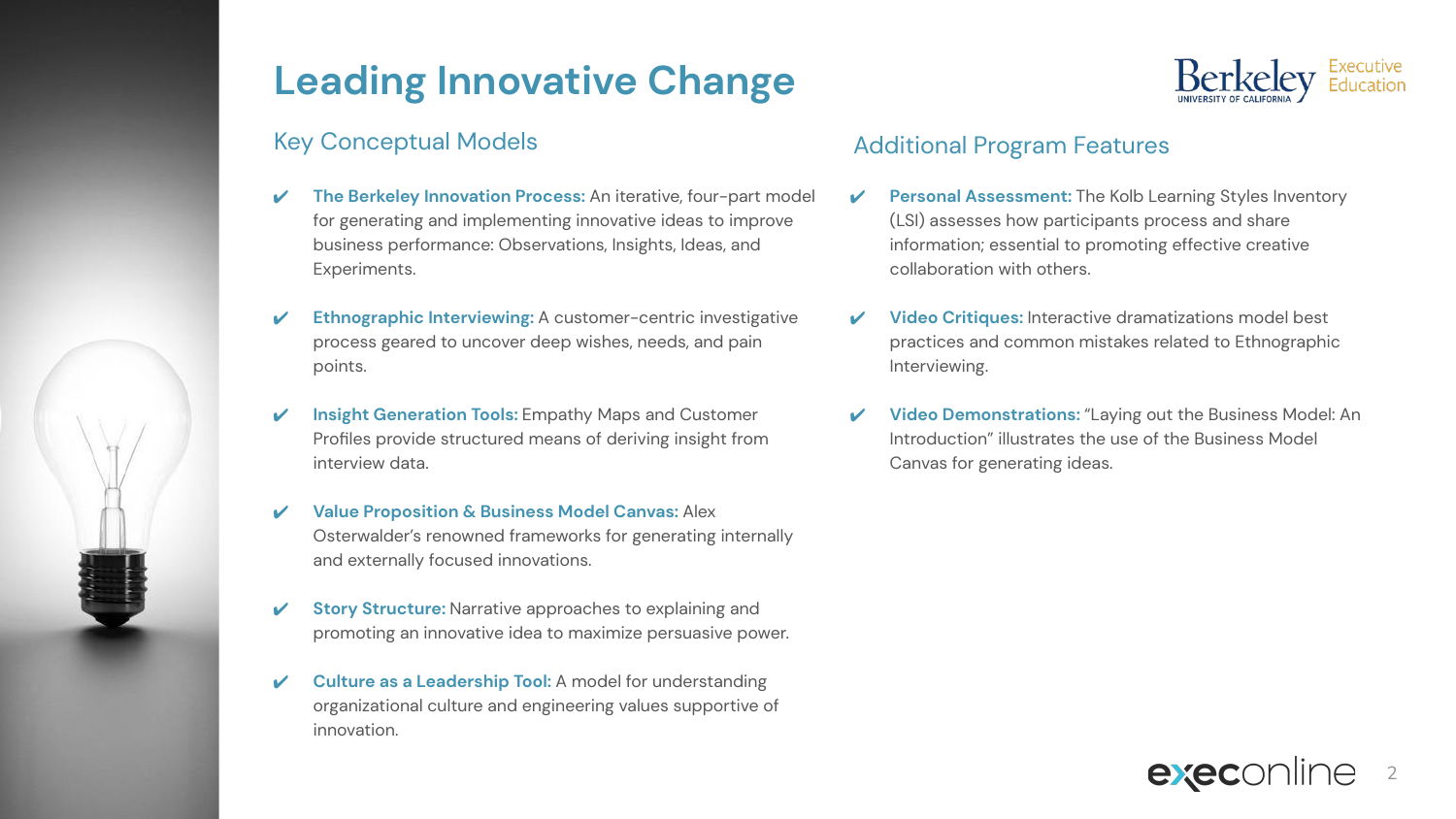### Curriculum: Week by Week

#### **One: Seek First**

Video Lectures: 65 Minutes Assignments: 45 Minutes Live Virtual Events: 90 Minutes

#### **Two: Make Meaning**

Video Lectures: 43 Minutes Assignments: 60 Minutes

#### **Three: Be Creative**

Video Lectures: 65 Minutes Assignments: 45 Minutes Live Virtual Events: 90 Minutes

#### **Four: Shift into Gear**

Video Lectures: 50 Minutes Assignments: 60 Minutes

#### **Five: Transform Culture**

Video Lectures: 56 Minutes Assignments: 45 Minutes

#### **Six: Communicate Change**

Video Lectures: 87 Minutes Assignments: 90 Minutes Live Virtual Events: 90 Minutes

### **MODULE LECTURES [VIDEOS] KEY LEARNING**

- The Case for Innovation
- The Process of Innovation
- Begin with Observation
- Ethnographic Interviews
- Sift for Insights
- Insight Generation Tools
- The Outer Business Model
- The Inner Business Model
- The Services Mindset
- Reframe for Meaning
- Divergence then Convergence
- Innovation and Learning Style
- Innovation and Teamwork
- Think, Act and Be Different
- Open Innovation
- See What Works
- Outward Experimentation
- Inward Experimentation
- When to Pivot
- Open Services Innovation
- 
- 
- 
- 
- Storytelling Your Idea
- Test with a Story
- Tell a Better Story
- Storytelling with Impact
- Case Study: Apple, Nespresso

Module 1 explains the role and incredible value of innovation in the enterprise. It introduces first principles of innovation: why, when, where and what is involved. The module then begins a deep dive into the practical challenges of how: How to plan and execute strategies for innovative change in your organization.

Module 2 branches to the the second phase of the Berkeley 4-Phase Cycle of Innovation: Insight. You'll learn how to mine observational data for opportunities that unlock value. Reflecting on what you observed in Module 1, you'll discover what it means and how you can use it.

Module 3 breaks into the exciting third phase of the Berkeley 4-Phase Cycle of Innovation: Ideas. You'll learn how to reframe meaning you discovered in Module 2, in order to turn problems and needs into unprecedented business opportunities. Because the Ideas quadrant of the Cycle focuses on cognitive powers, Module 3 also introduces you to learning styles. How you naturally perceive challenges and opportunities; and how you work with others on solutions.

Module 4 guides you through the final phase of the Berkeley 4-Phase Cycle of Innovation: Experiment. You'll learn how transform bold ideas into tangible things that can be experienced and evaluated by those who stand to benefit. Experiment takes you to the edge of acceptance, production and implementation.

Module 5 pushes back the boundaries of innovation to create a cultural context for change. You'll be reintroduced to the structure and meaning of corporate culture; and given examples of cultures that deliberately spawn innovation.

Module 6 is a gateway to implementation. By now you have learned the concepts and mechanics of leading innovation change, with one exception. You haven't yet mastered the art of sharing your bold ideas with colleagues, partners and customers. That happens now.



\* Module = 1 Week \*\*Live Events may be subject to change NOTE: Orientation Pre-Requisite Work (90 minutes) and Final Presentation at end of program (90 minutes).

- 
- 
- The Role of Culture
- Culture as a Tool
- A Culture of Innovation
- Case Study: Kimberly Clark
-